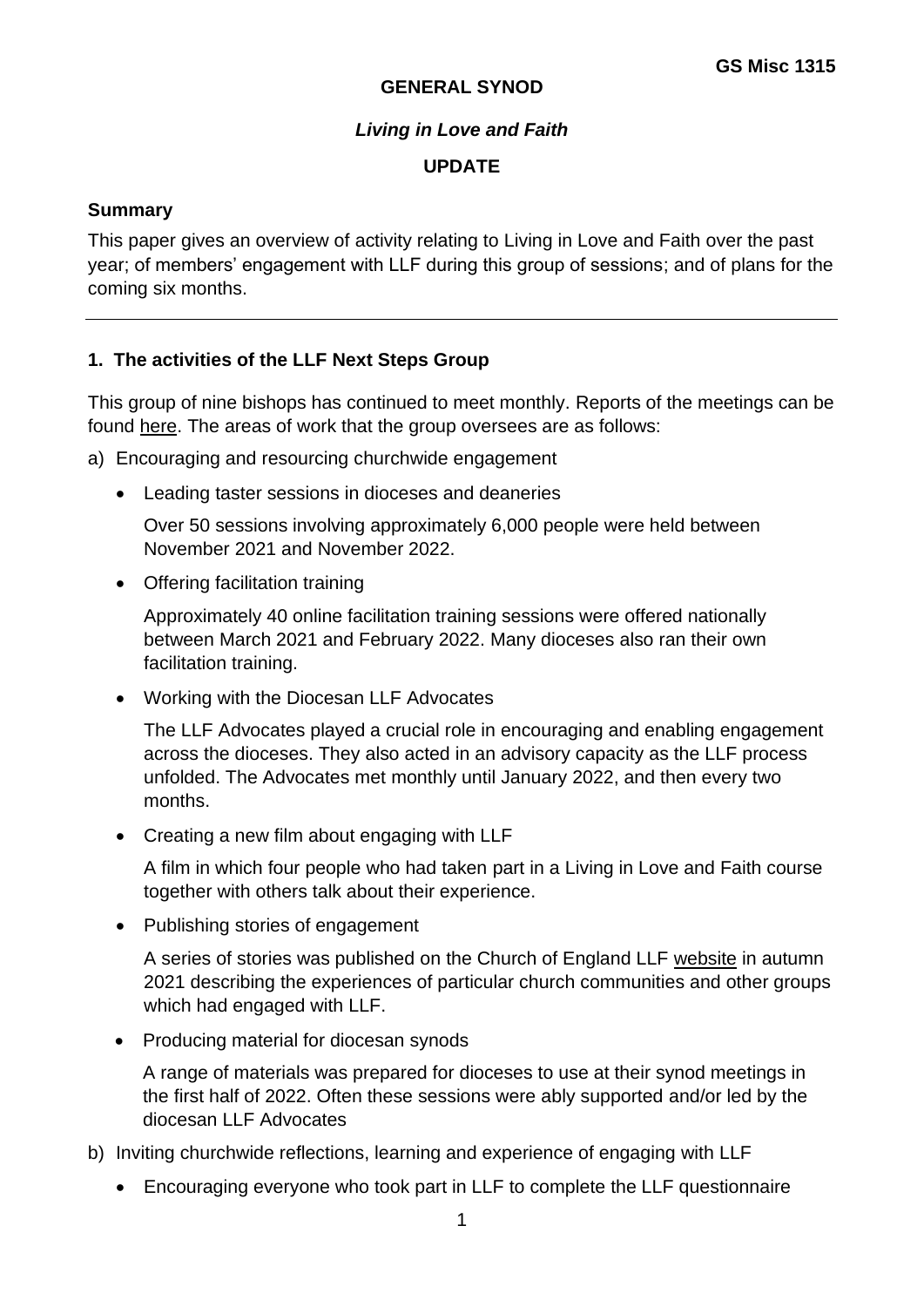People who engaged with the LLF Course were encouraged to complete the LLF Questionnaire. The window for completing the questionnaire closed on 30<sup>th</sup> April. Over 6,500 completed questionnaires had been received from across all the dioceses. This represents an unprecedented depth and breadth of engagement from across the Church.

The questionnaire was designed, monitored and analysed by Brendan Research.

• Inviting creative responses to engaging with LLF

People were encouraged to communicate their reflections, learning and experience of engaging with LLF together with others by submitting a creative response. Over 50 responses were received, including poems, artwork, craftwork, photos and videos. These are available to view in the LLF Hub [Gallery.](https://llf.churchofengland.org/mod/book/view.php?id=670)

Alongside the submitted creative responses, a larger public art installation has been created to visualise and inspire reflection about the LLF process and living together in love and faith across difference and diversity.

The creative responses were gathered and curated by ASD Arts and Education Ltd.

• Receiving independent responses

A number of individuals and church groups sent in responses by email through the LLF website. Over 250 such responses were received and read.

The independent responses were gathered and curated by Brendan Research.

• Running focus groups

Nine focus groups were held involving people who had expressed an interest in participating in a Focus Group via the questionnaire.

The Focus Groups were organised and facilitated by the Church Army Research Unit.

- c) Gathering churchwide responses
	- All the responses described above are being gathered into a report that will be published at the beginning of September 2022.
- d) Resourcing episcopal discernment
	- Producing material for regional bishops' meetings

The Next Steps Group prepared materials entitled, 'Centred on Christ: Conversations on the Way' as a means of inviting bishops to reflect on the LLF process and other changes taking place in the Church of England

• Facilitating conversations at the House of Bishops meetings

The Next Steps Group offered the House of Bishops opportunities to reflect on different aspects of the LLF journey at their meetings throughout 2021 and 2022. The LLF focus at the May 2022 meeting was to contribute to the planning of the discerning and decision-making phase of LLF.

• Producing reflections on what it means to be church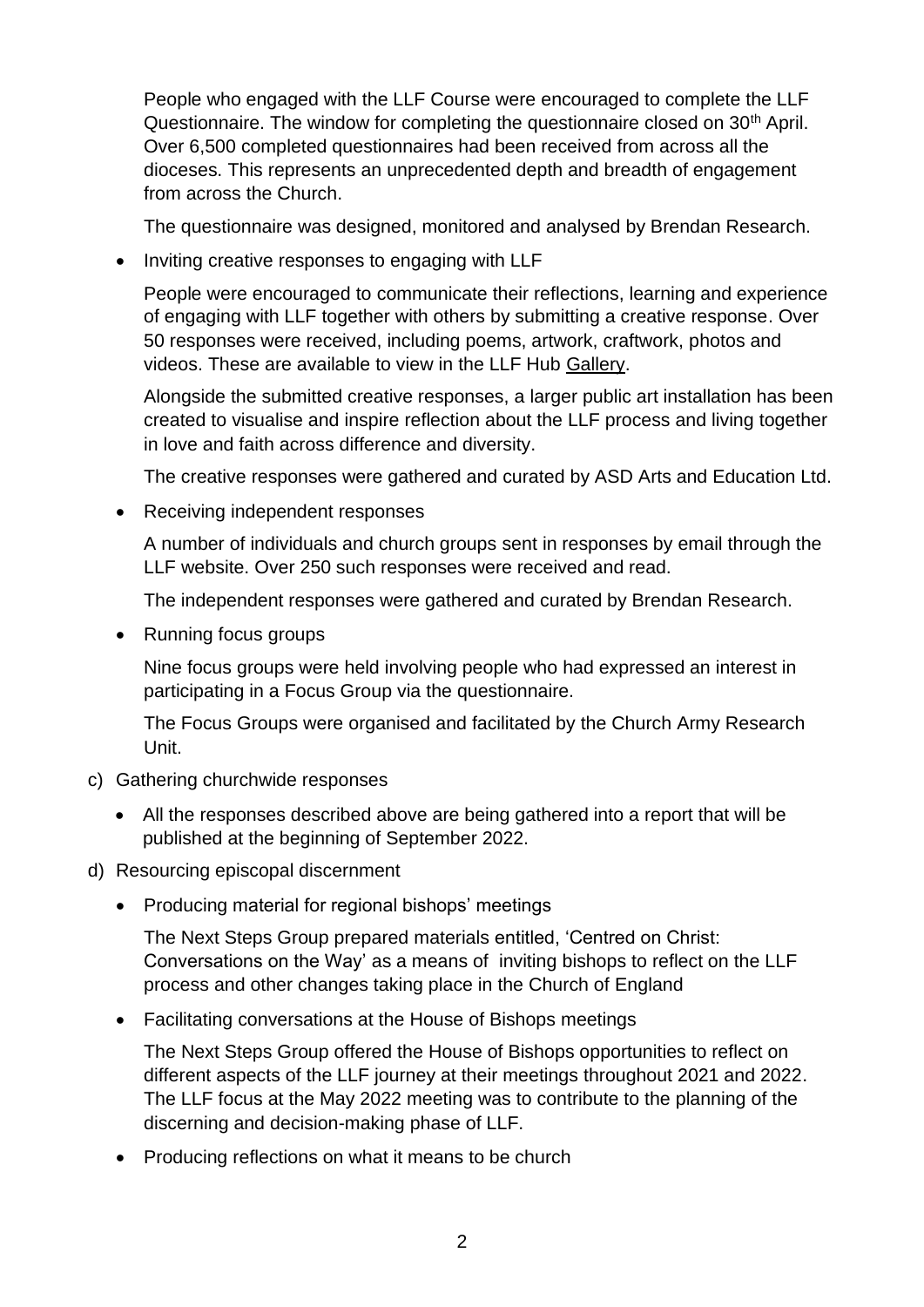A small group has been formed to write an accessible learning resource that supplements the LLF Book and encourages theological reflection about what it means to be church in the light of the LLF process and the questions it raises. It aims to ensure that the work of discernment and decision-making is biblically, theologically and experientially grounded in what it means to be church. It is a collaboration between the Faith and Order Commission and the LLF Next Steps Group. This will be published alongside the report of engagement in September 2022.

- e) Overseeing other activities related to LLF
	- Exploring good practice in prayer

In relation to the Government's plan to ban conversion therapy, a group has been convened by the Faith and Order Commission and the Next Steps Group to undertake writing guidance on good practice in intercessory prayer.

• Formation of a Pastoral Consultative Group

The Next Steps Group has acted in an advisory capacity regarding the formation of a Pastoral Consultative Group. The aim of the Pastoral Consultative group is to support and advise dioceses on pastoral responses to circumstances that arise concerning LGBTI+ clergy, ordinands, lay leaders and the lay people in their care. The membership and Terms of Reference for this group have not yet been established.

# **2. Synod engagement with LLF at the July 2022 Sessions**

a) Group work

Members of Synod will be invited to take part in an hour of group work on Sunday afternoon, 10<sup>th</sup> July. There will be 30 groups of up to 15 people each, each with a facilitator. The aim of the group work is for members of Synod to engage with each other and the subject matter of LLF in a way that sows the seeds of deeper mutual understanding that will cultivate hopeful and gracious discernment and decision-making in February 2023.

b) Engagement with an exhibition of creative responses from churchwide engagement

A multimedia installation of creative responses will be available throughout Synod for members to engage with. This will be located on the atrium of the ground floor of the Spring Lane building as well as in SLB118 and SLB007.

c) Engagement with an art installation in York Minster

A sculpture inspired by the LLF process has been installed in York Minster and will be on view until September. Members of Synod will have the opportunity to view and interact with it before the service on Sunday morning, 10<sup>th</sup> July.

### **3. Discernment and decision-making**

In September 2022, the College of Bishops will meet for the first of three residential meetings, all of which are almost wholly devoted to LLF. They will have as resources for their discernment: